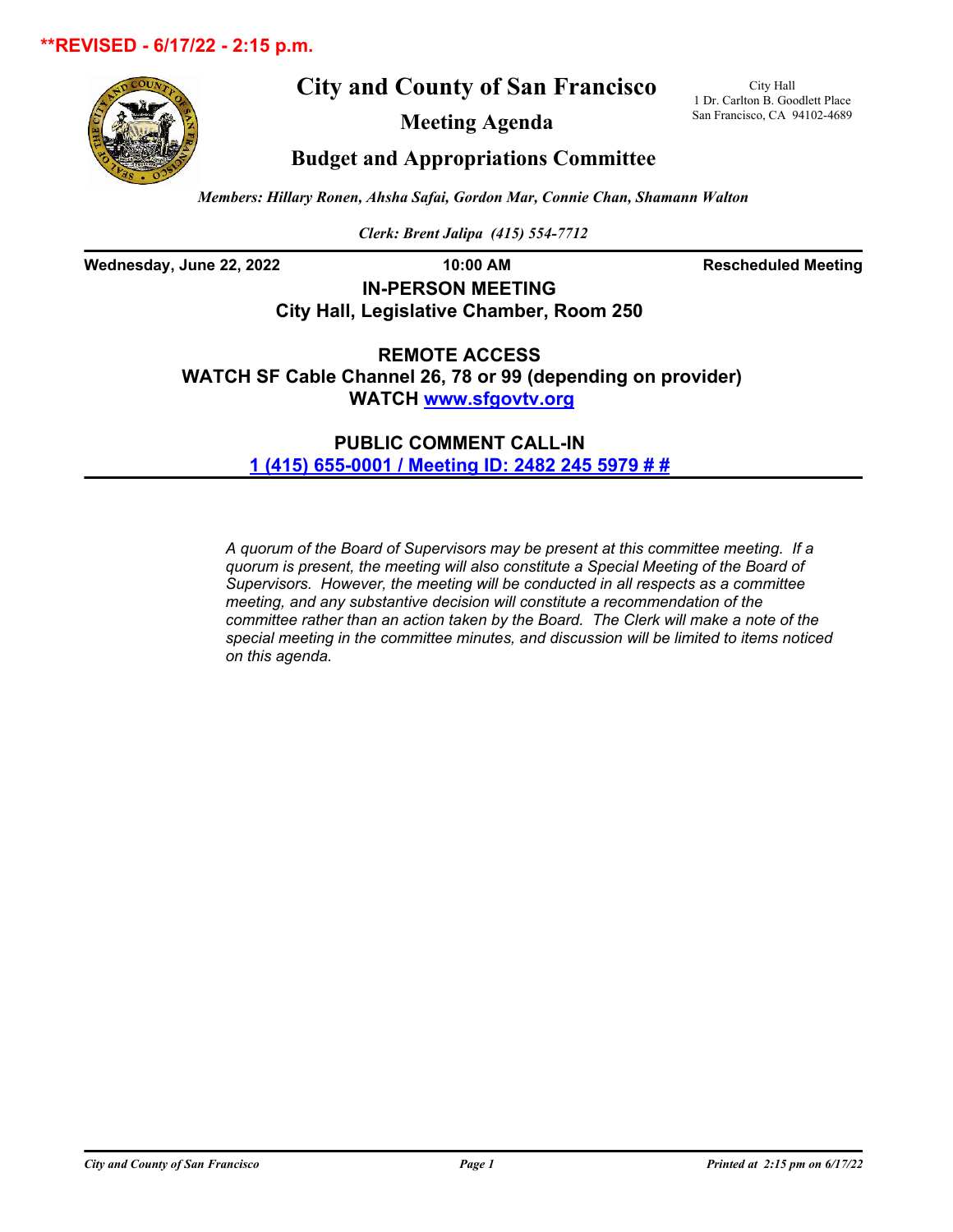## **Remote Access to Information and Participation**

*The Board of Supervisors and its committees will convene hybrid meetings that will allow in-person attendance, remote access, and public comment via teleconference. Visit the SFGovTV website at [\(www.sfgovtv.org\)](www.sfgovtv.org) to stream the live meetings and watch meetings on demand or watch live meetings on San Francisco Cable Channels 26, 78 or 99 (depending on your provider). Members of the public may provide public comment in-person at the above noticed location or remotely via teleconference (detailed instructions available at: [https://sfbos.org/remote-meeting-call\).](https://sfbos.org/remote-meeting-call) Individuals who wish to share documents during a hearing must provide them to the Clerk 48 hours in advance [\(brent.jalipa@sfgov.org\);](mailto:brent.jalipa@sfgov.org) equipment is not available to share hard copy documents received in-person.*

*Members of the public attending in-person may be required to wear masks or adhere to current orders, please visit [https://sfbos.org/in\\_person\\_meeting\\_guidelines f](https://sfbos.org/in_person_meeting_guidelines)or the current guidelines.*

*Members of the public may also submit their comments by email to: [brent.jalipa@sfgov.org;](mailto:brent.jalipa@sfgov.org) all comments received will be made a part of the official record. Regularly scheduled Budget and Finance Committee Meetings begin at 10:30 a.m. every Wednesday of each month. Committee agendas and their associated documents are available at [https://sfbos.org/committees.](https://sfbos.org/committees)*

*PUBLIC COMMENT CALL IN [1 \(415\) 655-0001 / Meeting ID: 2482 245 5979 # #](tel:+14156550001,,24822455979#,,#) (Press \*3 to enter the speaker line)*

*Please visit the Board's website [\(www.sfbos.org\)](www.sfbos.org) regularly to be updated on the current situation as it affects the legislative process. For more information contact the Clerk, Brent Jalipa, at (415) 554-7712 or [brent.jalipa@sfgov.org.](mailto:brent.jalipa@sfgov.org)*

# **ROLL CALL AND ANNOUNCEMENTS**

# **COMMUNICATIONS**

# **AGENDA CHANGES**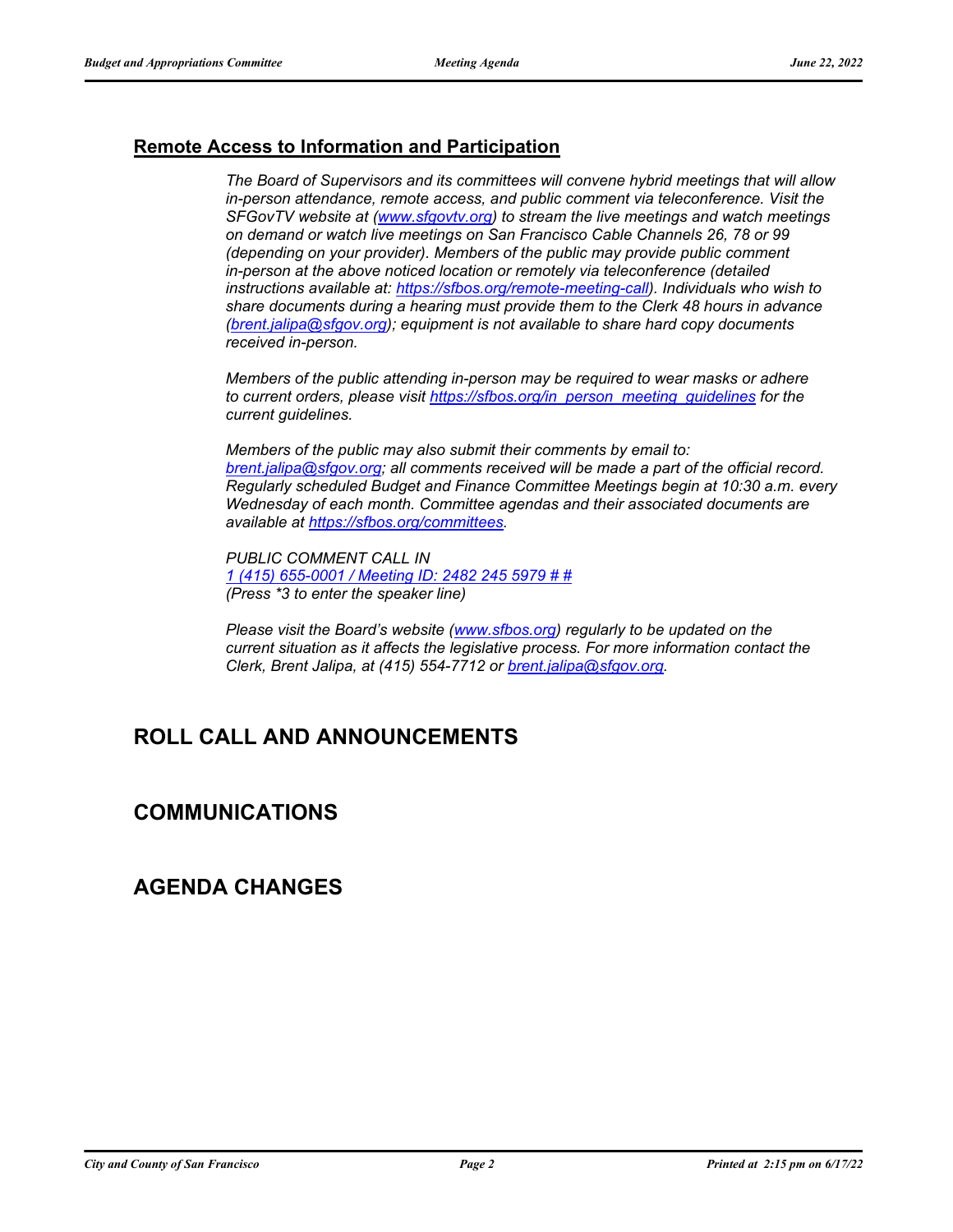# **REGULAR AGENDA**

#### **1. [220472](http://sfgov.legistar.com/gateway.aspx?m=l&id=38664) [Hearing - Racial Equity in City Employment] Sponsors: Ronen; Walton**

Hearing on departmental hiring patterns with regard to racial equity and progress towards the goal of equitable diversity in City employment; and requesting the Office of the Budget and Legislative Analyst to report.

4/26/22; RECEIVED AND ASSIGNED to the Budget and Appropriations Committee.

5/2/22; REFERRED TO DEPARTMENT.

5/11/22; CONTINUED TO CALL OF THE CHAIR.

6/8/22; CONTINUED TO CALL OF THE CHAIR.

## **2. [211194](http://sfgov.legistar.com/gateway.aspx?m=l&id=38064) [Appropriation - Fiscal Cliff Reserve \$64,150,000 - Mayor's Office of Housing and Community Development - \$64,150,000 for Rent Relief - FY2021-2022]**

#### **Sponsors: Preston; Ronen, Peskin, Walton, Chan and Mar**

Ordinance appropriating \$64,150,000 from the Fiscal Cliff Reserve to the Mayor's Office of Housing and Community Development for rent relief under the Rent Resolution and Relief Fund and \$64,150,000 for the acquisition, creation and operation of affordable, social housing under the Housing Stability Fund in Fiscal Year (FY) 2021-2022.

11/17/21; DUPLICATED.

11/17/21; AMENDED, AN AMENDMENT OF THE WHOLE BEARING NEW TITLE.

11/17/21; CONTINUED TO CALL OF THE CHAIR AS AMENDED.

6/13/22; TRANSFERRED to the Budget and Appropriations Committee.

### **\*\*File No. 220402 removed, incorrectly added**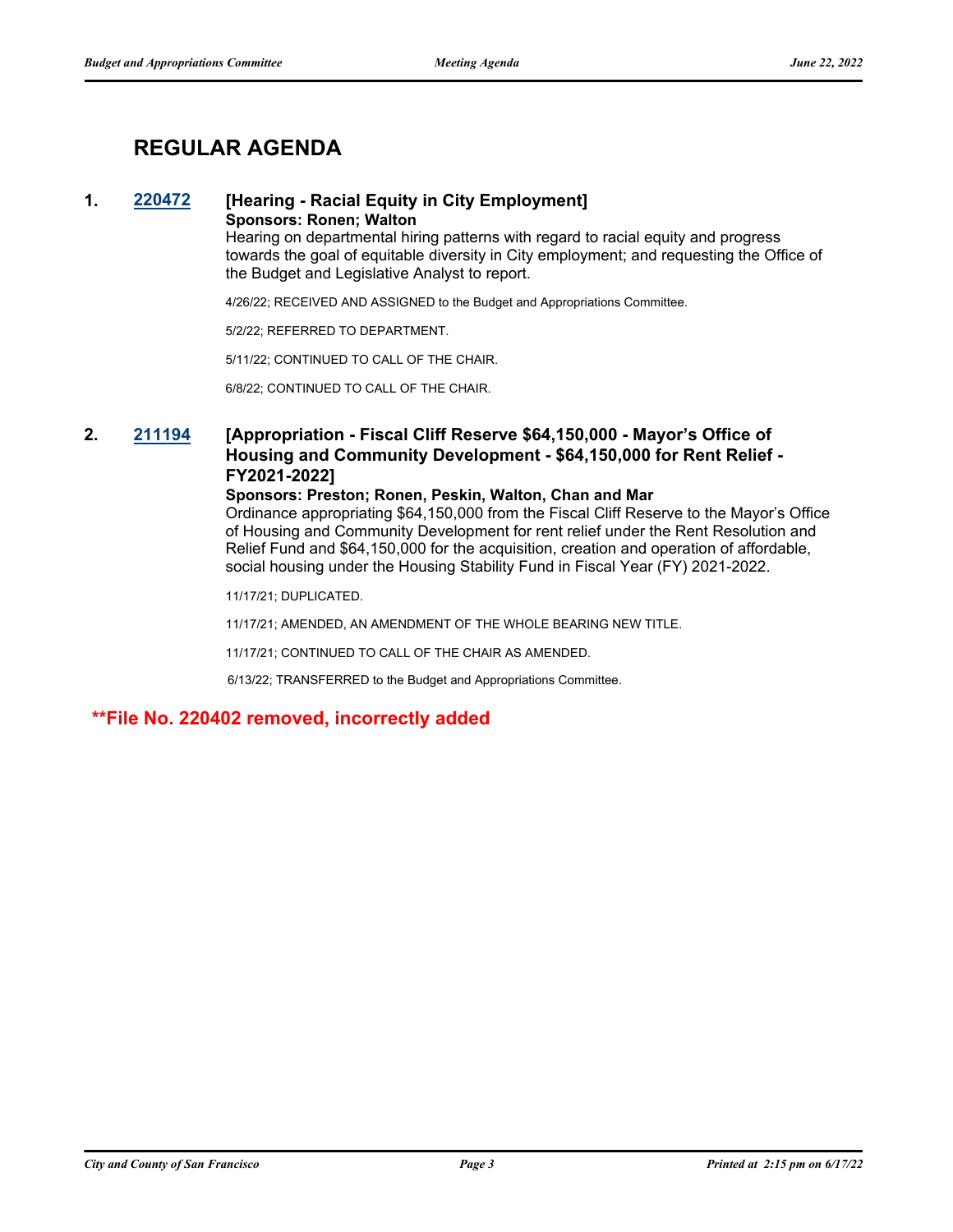## **3. [220658](http://sfgov.legistar.com/gateway.aspx?m=l&id=38850) [Outreach Community Advertising and Outreach Neighborhood Advertising - El Reportero; World Journal; Bar Media; SF Bay View; San Francisco Bay Times; The Noe Valley Voice; Street Media; Accion Latina; Wind Newspaper - FY2022-2023]**

Resolution designating El Reportero, LLC to be the outreach community periodical of the City and County of San Francisco for the Hispanic community; World Journal to be the outreach community periodical of the City and County of San Francisco for the Chinese Community; Bar Media, Inc. (dba Bay Area Reporter) to be the outreach community periodical of the City and County of San Francisco for the Lesbian, Gay, Bisexual and Transgender community and the outreach neighborhood periodical of the City and County of San Francisco for the Castro, Noe Valley, and Duboce Triangle neighborhoods; SF Bay View, Inc. (dba San Francisco Bay View National Black Newspaper) to be the outreach neighborhood periodical of the City and County of San Francisco for the Bayview and Hunter's Point neighborhoods; San Francisco Bay Times to be the outreach neighborhood periodical of the City and County of San Francisco for the Castro neighborhood; The Noe Valley Voice to be the outreach neighborhood periodical of the City and County of San Francisco for the Noe Valley neighborhood; Street Media LLC (dba Marina Times) to be the neighborhood outreach periodical of the City and County of San Francisco for the Marina, Cow Hollow, Russian Hill, Nob Hill, North Beach and Embarcadero neighborhoods; Accion Latina (dba El Tecolote Newspaper) to be the outreach neighborhood periodical of the City and County of San Francisco for the Mission neighborhood; and Wind Newspaper to be the outreach neighborhood periodical of the City and County of San Francisco for the Chinatown neighborhood; and to provide outreach advertising for Fiscal Year (FY) 2022-2023. (Office of Contract Administration)

5/27/22; RECEIVED FROM DEPARTMENT.

6/7/22; RECEIVED AND ASSIGNED to the Budget and Finance Committee.

6/13/22; TRANSFERRED to the Budget and Appropriations Committee.

### **4. [220659](http://sfgov.legistar.com/gateway.aspx?m=l&id=38851) [Official Advertising - Clinton Reilly Communications, dba The San Francisco Examiner - FY2022-2023]**

Resolution designating Clinton Reilly Communications, dba The San Francisco Examiner, to be the official newspaper of the City and County of San Francisco for all official advertising for Fiscal Year (FY) 2022-2023. (Office of Contract Administration)

5/27/22; RECEIVED FROM DEPARTMENT.

6/7/22; RECEIVED AND ASSIGNED to the Budget and Finance Committee.

6/13/22; TRANSFERRED to the Budget and Appropriations Committee.

#### **5. 220715 [Dignity Fund Community Needs Assessment - 2021-2022] Sponsor: Ronen**

Resolution affirming and approving the 2021-2022 Dignity Fund Community Needs Assessment.

6/7/22; RECEIVED AND ASSIGNED to the Budget and Finance Committee.

6/13/22; TRANSFERRED to the Budget and Appropriations Committee.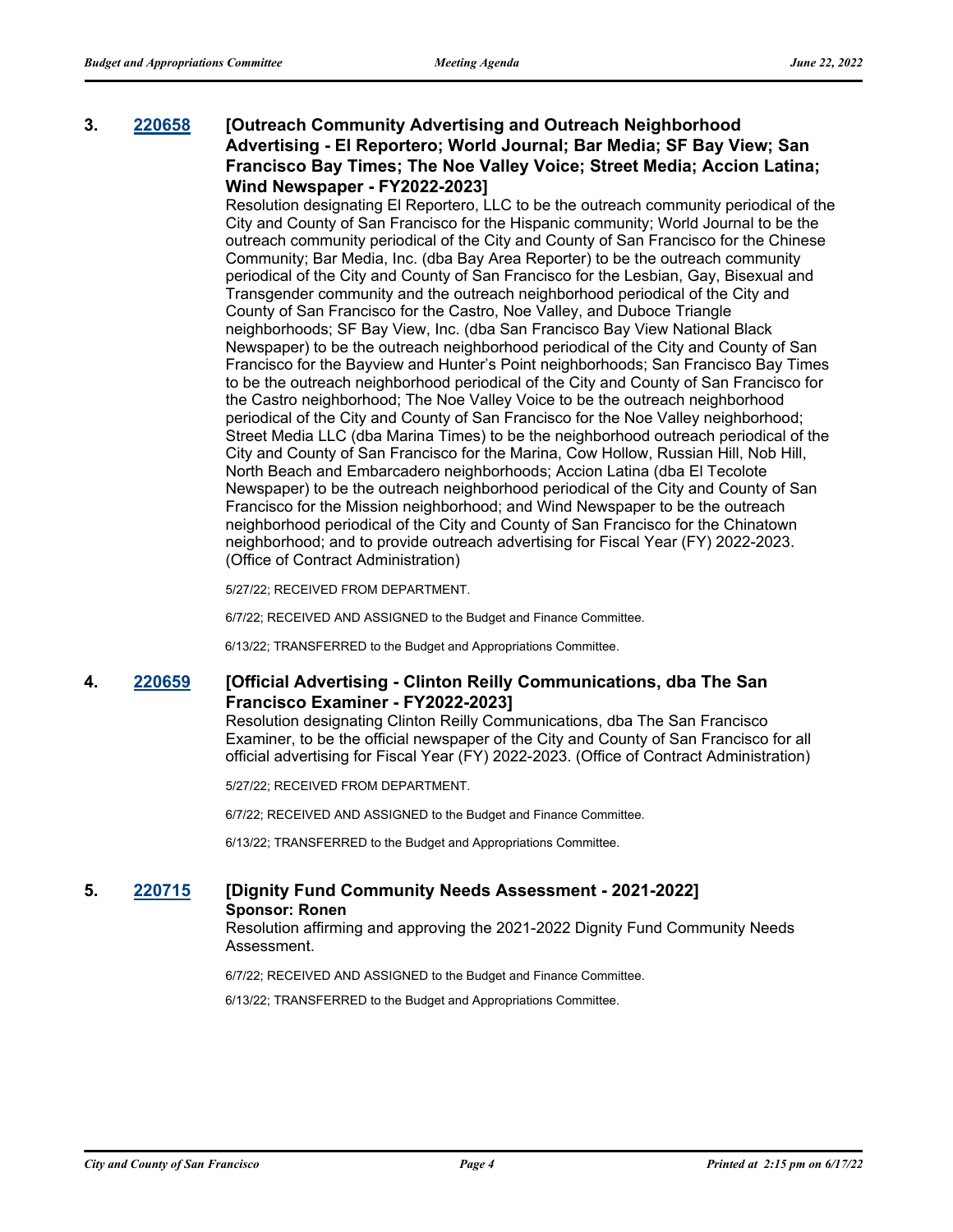## **6. [220694](http://sfgov.legistar.com/gateway.aspx?m=l&id=38886) [Hearing - Administrative Provisions - Contained in the Proposed Appropriation Ordinance for Departments - FYs 2022-2023 and 2023-2024]** Hearing on the administrative provisions contained in the proposed Appropriation

Ordinance appropriating all estimated receipts and all estimated expenditures for Departments of the City and County of San Francisco as of June 1, 2022, for the Fiscal Years (FYs) ending June 30, 2023, and June 30, 2024. (Clerk of the Board)

6/1/22; RECEIVED.

6/7/22; RECEIVED AND ASSIGNED to the Budget and Appropriations Committee.

6/15/22; CONTINUED.

## **7. [220695](http://sfgov.legistar.com/gateway.aspx?m=l&id=38887) [Hearing - Administrative Provisions - Contained in the Proposed Annual Salary Ordinance - FYs 2022-2023 and 2023-2024]**

Hearing on the administrative provisions contained in the proposed Annual Salary Ordinance enumerating positions in the Annual Budget and Appropriation Ordinance for the Fiscal Years (FYs) ending June 30, 2023, and June 30, 2024, continuing, creating, or establishing these positions; enumerating and including therein all positions created by Charter or State law for which compensations are paid from City and County funds and appropriated in the Annual Appropriation Ordinance; authorizing appointments or continuation of appointments thereto; specifying and fixing the compensations and work schedules thereof; and authorizing appointments to temporary positions and fixing compensations therefore. (Clerk of the Board)

6/1/22; RECEIVED.

6/7/22; RECEIVED AND ASSIGNED to the Budget and Appropriations Committee.

6/15/22; CONTINUED.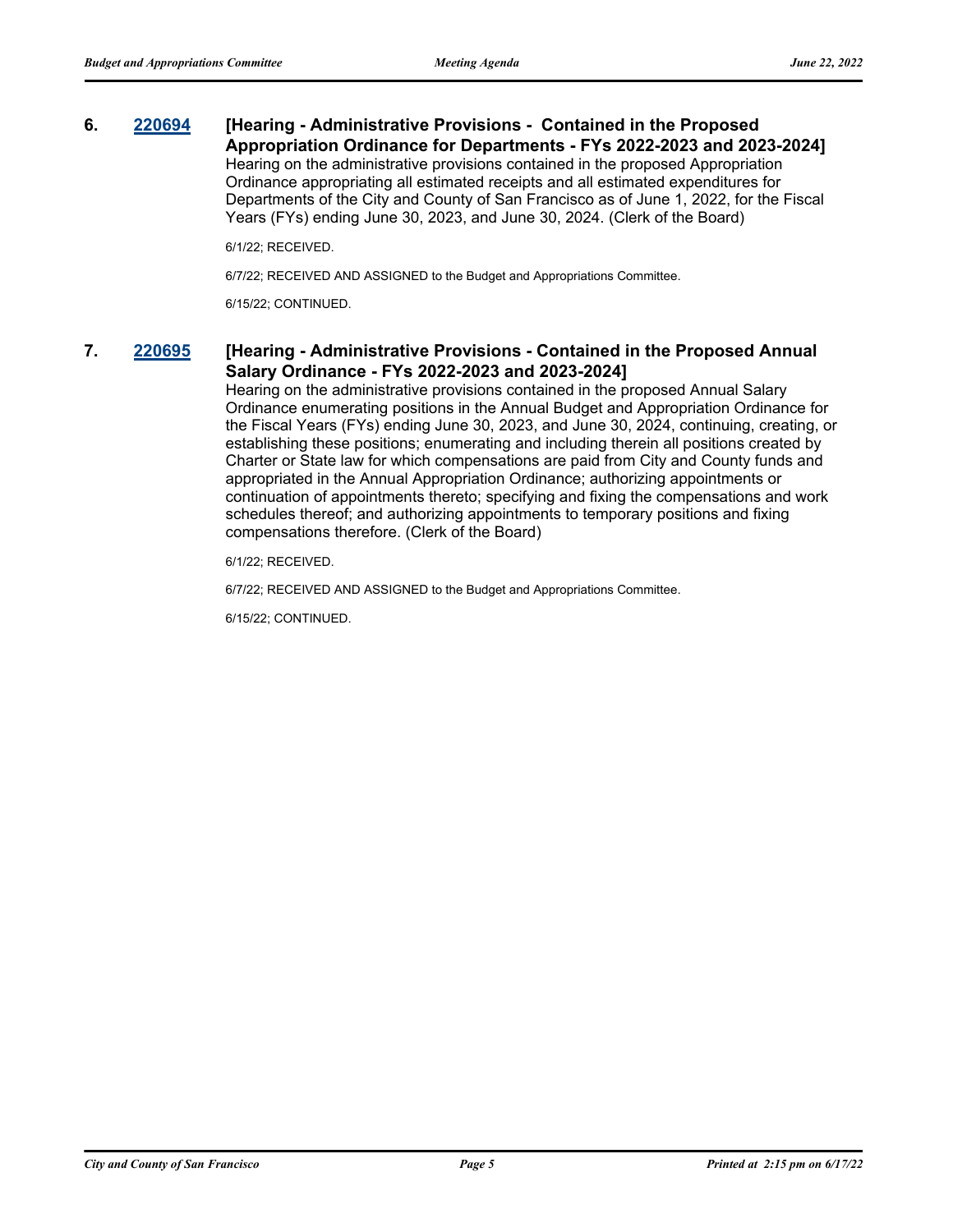## **8. [220669](http://sfgov.legistar.com/gateway.aspx?m=l&id=38861) [Budget and Appropriation Ordinance for Departments - FYs 2022-2023 and 2023-2024]**

## **Sponsor: Mayor**

Budget and Appropriation Ordinance appropriating all estimated receipts and all estimated expenditures for Departments of the City and County of San Francisco as of June 1, 2022, for the Fiscal Years (FYs) ending June 30, 2023, and June 30, 2024.

(Fiscal Impact)

6/1/22; RECEIVED.

6/7/22; ASSIGNED to the Budget and Appropriations Committee.

6/15/22; CONTINUED.

6/16/22; CONTINUED.

*Public comment for this matter shall occur at the Committee Meeting on Friday, June 24, 2022, at 10:00 a.m. in accordance with California Government Code, Section 54954.3(a), and San Francisco Administrative Code, Section 67.15, prior to its referral to the full Board for consideration. See the Public Comment Day Information [\(https://sfbos.org/sites/default/files/2022\\_Budget\\_Public\\_Comment\\_Day.pdf\)](https://sfbos.org/sites/default/files/2022_Budget_Public_Comment_Day.pdf) webpage for directions on how to participate and procedures for the day.*

*Please visit the Budget Information webpage at [www.sfbos.org/budgetinformation f](www.sfbos.org/budgetinformation)or the most current information on the Annual Budget process. Public Comment concerning the City's budget may also be submitted at any time by clicking the Provide Budget Comment [\(brent.jalipa@sfgov.org\)](mailto:brent.jalipa@sfgov.org) link on the Budget Information webpage.* 

#### *Time Allotted for Each Speaker: One (1) Minute*

*Public Comment will be taken from those attending in-person first. Remote telephone call-in speakers will be taken after all in-person attendees have spoken.*

#### *Interpretation services will be available in Chinese, Spanish, and Filipino until 7:00 p.m.*

*The following departments are scheduled to appear before the Budget and Appropriations Committee on June 22, 2022:*

*Economic and Workforce Development, Office of the Assessor/Recorder, Office of the Treasurer and Tax Collector, Office of the Controller, Office of the General City Responsibility City Attorney, Office of the Health Service System City Administrator, Office of the Technology, Department of Public Works Streets and Sanitation, Department of Mayor, Office of the Ethics Commission Elections, Department of Juvenile Probation Adult Probation Public Health, Department of Human Services, Department of Homlessness and Supportive Housing, Department of Board of Supervisors*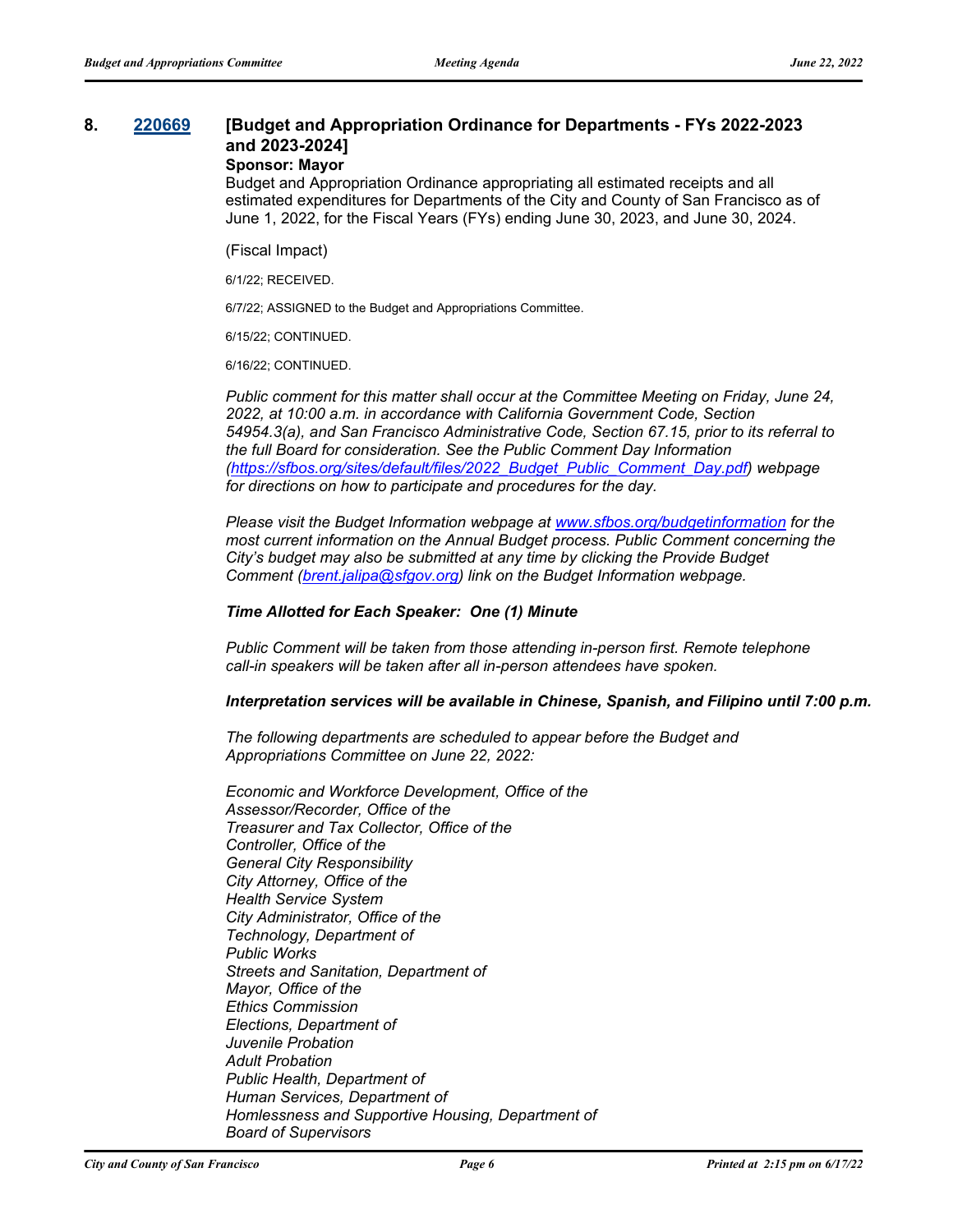#### **9. [220670](http://sfgov.legistar.com/gateway.aspx?m=l&id=38862) [Annual Salary Ordinance - FYs 2022-2023 and 2023-2024] Sponsor: Mayor**

Annual Salary Ordinance enumerating positions in the Annual Budget and Appropriation Ordinance for the Fiscal Years (FYs) ending June 30, 2023, and June 30, 2024, continuing, creating, or establishing these positions; enumerating and including therein all positions created by Charter or State law for which compensations are paid from City and County funds and appropriated in the Annual Appropriation Ordinance; authorizing appointments or continuation of appointments thereto; specifying and fixing the compensations and work schedules thereof; and authorizing appointments to temporary positions and fixing compensations therefore.

6/1/22; RECEIVED.

6/7/22; ASSIGNED to the Budget and Appropriations Committee.

6/15/22; CONTINUED.

6/16/22; CONTINUED.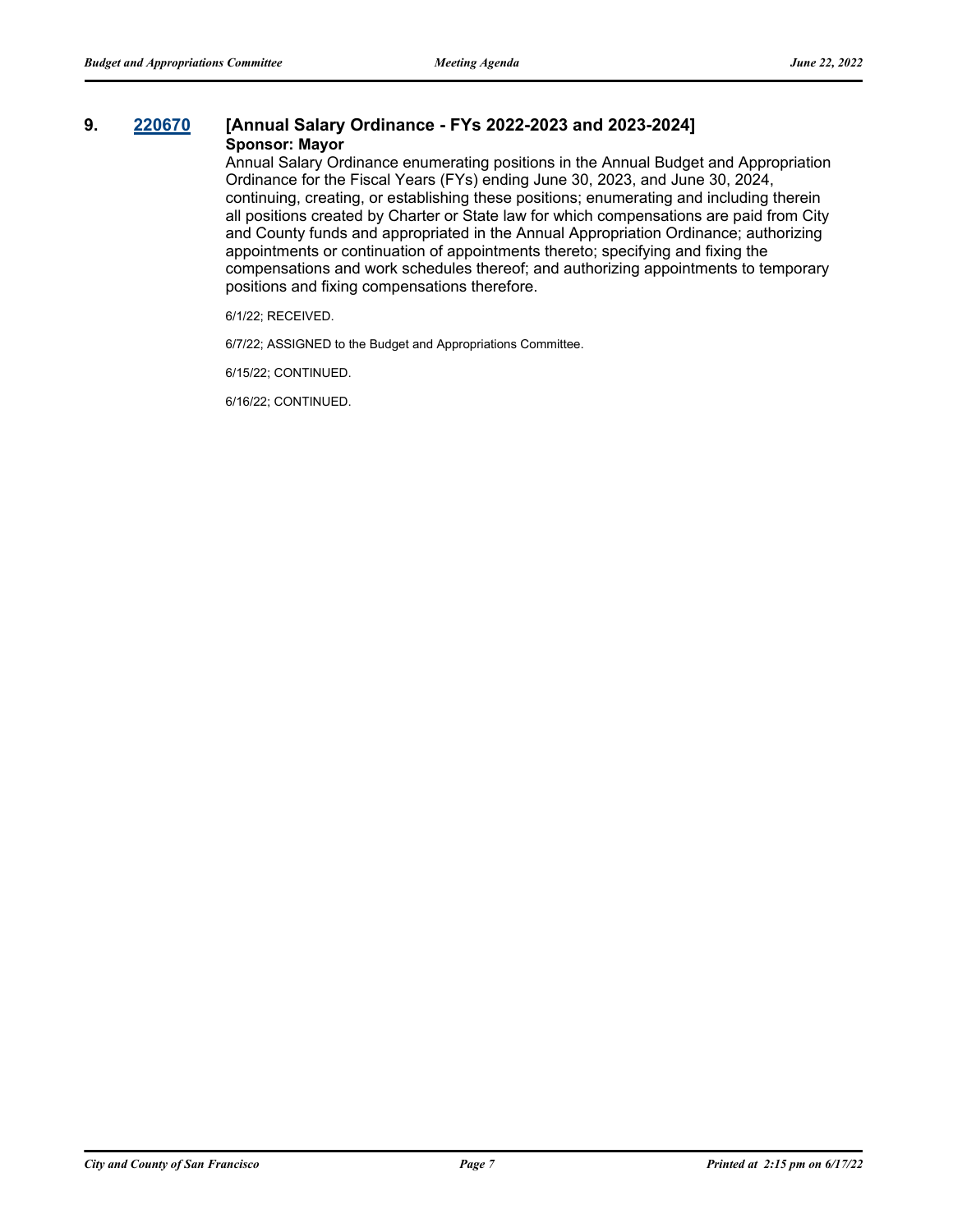*Public comment for this matter shall occur at the Committee Meeting on Friday, June 24, 2022, at 10:00 a.m. in accordance with California Government Code, Section 54954.3(a), and San Francisco Administrative Code, Section 67.15, prior to its referral to the full Board for consideration. See the Public Comment Day Information [\(https://sfbos.org/sites/default/files/2022\\_Budget\\_Public\\_Comment\\_Day.pdf\)](https://sfbos.org/sites/default/files/2022_Budget_Public_Comment_Day.pdf) webpage for directions on how to participate and procedures for the day.*

*Please visit the Budget Information webpage at<www.sfbos.org/budgetinformation>for the most current information on the Annual Budget process. Public Comment concerning the City's budget may also be submitted at any time by clicking the Provide Budget Comment [\(brent.jalipa@sfgov.org\)](mailto:brent.jalipa@sfgov.org) link on the Budget Information webpage.* 

#### *Time Allotted for Each Speaker: One (1) Minute*

*Public Comment will be taken from those attending in-person first. Remote telephone call-in speakers will be taken after all in-person attendees have spoken.*

#### *Interpretation services will be available in Chinese, Spanish, and Filipino until 7:00 p.m.*

*The following departments are scheduled to appear before the Budget and Appropriations Committee on June 22, 2022:*

*Economic and Workforce Development, Office of the Assessor/Recorder, Office of the Treasurer and Tax Collector, Office of the Controller, Office of the General City Responsibility City Attorney, Office of the Health Service System City Administrator, Office of the Technology, Department of Public Works Streets and Sanitation, Department of Mayor, Office of the Ethics Commission Elections, Department of Juvenile Probation Adult Probation Public Health, Department of Human Services, Department of Homlessness and Supportive Housing, Department of Board of Supervisors*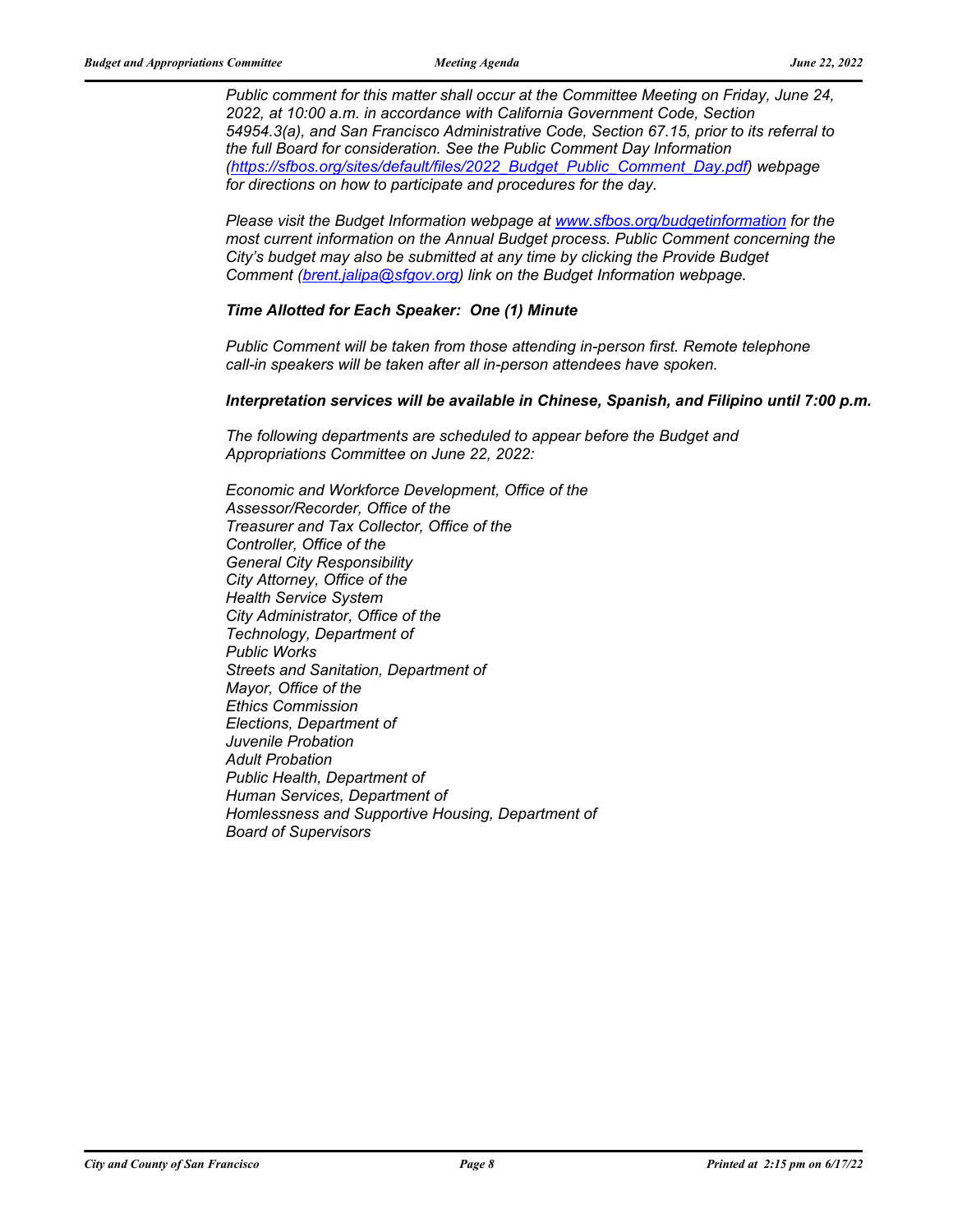## **10. [220692](http://sfgov.legistar.com/gateway.aspx?m=l&id=38884) [Proposition J Contract Certification Contracted-Out Department Services Previously Approved]**

## **Sponsor: Mayor**

Resolution concurring with the Controller's certification that department services previously approved can be performed by private contractor for a lower cost than similar work performed by City and County employees, for the following services: Budget and Legislative Analyst Services (Board of Supervisors); Fleet Security Services, Real Estate Division Custodial Services, Real Estate Division Security Services, Convention Facilities Management (General Services Agency - Administrative Services); Mainframe System Support (Department of Information Technology); Security Services (Department of Public Works); Security Services (Homelessness and Supportive Housing); Security Services (Human Services Agency); Food Services at County Jails (Sheriff's Department); Assembly of Vote by Mail Services (Department of Elections); Security Services (Mayor's Office of Housing and Community Development); and Security Services (Department of Public Health).

6/1/22; RECEIVED.

6/7/22; RECEIVED AND ASSIGNED to the Budget and Appropriations Committee.

## **11. [220682](http://sfgov.legistar.com/gateway.aspx?m=l&id=38874) [Neighborhood Beautification and Graffiti Clean-up Fund Tax Designation Ceiling]**

#### **Sponsor: Mayor**

Ordinance adopting the Neighborhood Beautification and Graffiti Clean-up Fund Tax designation ceiling for tax year 2022.

6/1/22; RECEIVED.

6/7/22; ASSIGNED to the Budget and Appropriations Committee.

## **12. [220691](http://sfgov.legistar.com/gateway.aspx?m=l&id=38883) [Adjusting the Access Line Tax with the Consumer Price Index of 2022] Sponsor: Mayor**

Resolution concurring with the Controller's establishment of the Consumer Price Index for 2022, and adjusting the Access Line Tax by the same rate.

6/1/22; RECEIVED.

6/1/22; RECEIVED AND ASSIGNED to the Budget and Appropriations Committee.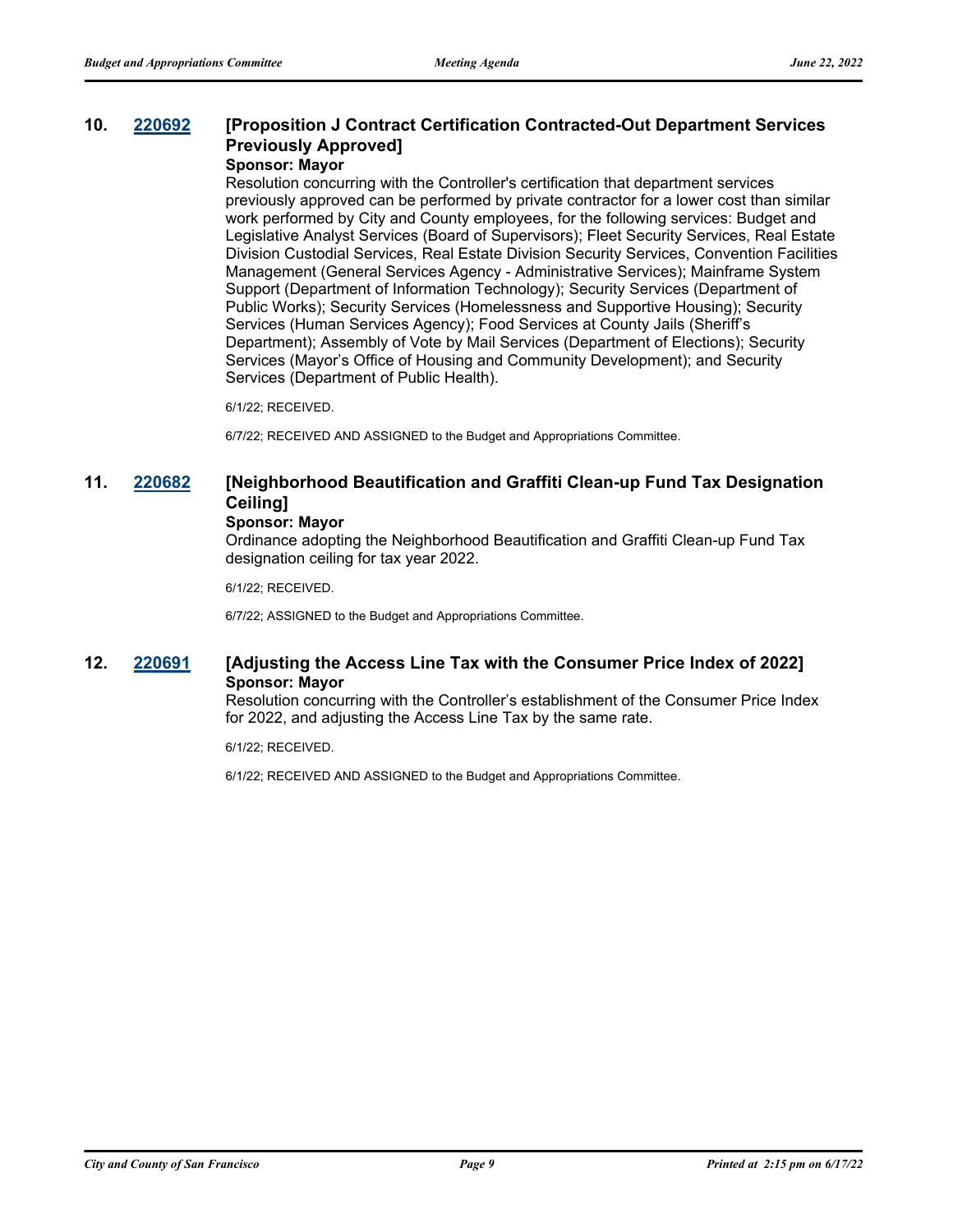### **13. [220683](http://sfgov.legistar.com/gateway.aspx?m=l&id=38875) [Authorizing Tax-Exempt and/or Taxable Certificates of Participation (Multiple Capital Improvement Projects) - Not to Exceed \$140,000,000] Sponsor: Mayor**

Ordinance authorizing the execution and delivery of Certificates of Participation, in one or more series on a tax-exempt and/or taxable basis and from time to time, evidencing and representing an aggregate principal amount of not to exceed \$140,000,000 ("Certificates"), to finance and refinance certain capital improvement projects within the City, including but not limited to certain projects within the City and County of San Francisco's ("City") capital plan and generally consisting of critical repairs, renovations and improvements to City-owned buildings, facilities, streets and works utilized by various City departments and local economic stimulus projects, generally consisting of repairs, renovations, improvements and street reconstruction, repaving and other improvements, designed to help build a more resilient and equitable San Francisco as part of the City's recovery from the COVID-19 pandemic, including through the retirement of certain commercial paper notes of the City issued for such purposes; approving the form of a Supplement to Trust Agreement between the City and U.S. Bank National Association, as trustee ("Trustee") (including certain indemnities contained therein); approving respective forms of a Supplement to Property Lease and a Supplement to Project Lease, each between the City and the Trustee, for the lease and lease back of all or a portion of certain real property and improvements owned by the City and located at 375 Laguna Honda Boulevard within the City and at 1 Moreland Drive, San Bruno, California, and/or other property as determined by the Director of Public Finance; approving the form of an Official Notice of Sale and a Notice of Intention to Sell the Certificates; approving the form of an Official Statement in preliminary and final form; approving the form of a purchase contract between the City and one or more initial purchasers of the Certificates, as defined herein; approving the form of a Continuing Disclosure Certificate, as defined herein; granting general authority to City officials to take necessary actions in connection with the authorization, sale, execution and delivery of the Certificates, as defined herein; approving modifications to documents, as defined herein; and ratifying previous actions taken in connection therewith, as defined herein.

6/1/22; RECEIVED.

6/7/22; ASSIGNED to the Budget and Appropriations Committee.

# **14. [220650](http://sfgov.legistar.com/gateway.aspx?m=l&id=38842) [Amending the Budget and Legislative Analyst Services Contract - Harvey M. Rose Associates, LLC]**

#### **Sponsor: Preston**

Motion authorizing the Clerk of Board of Supervisors to take all administrative steps to amend the Budget and Legislative Analyst Services contract with Harvey M. Rose Associates, LLC for additional work under the existing scope of services, to the extent that funds are appropriated for that purpose.

5/24/22; RECEIVED AND ASSIGNED to the Budget and Finance Committee.

5/31/22; TRANSFERRED to the Budget and Appropriations Committee.

6/8/22; CONTINUED TO CALL OF THE CHAIR.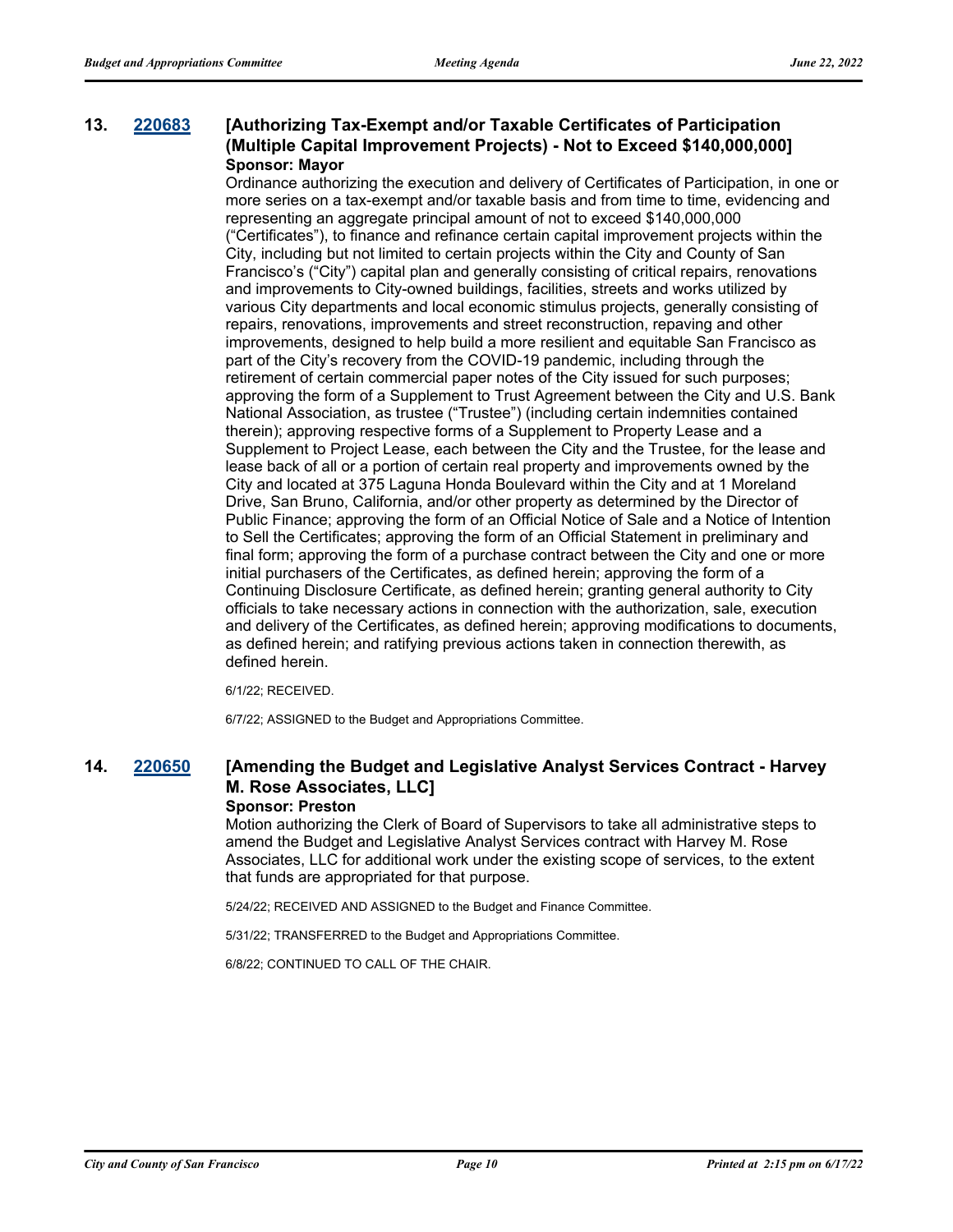#### **15. [220693](http://sfgov.legistar.com/gateway.aspx?m=l&id=38885) [Agreement Amendment - Francisco Park Conservancy - Fund Maintenance of Francisco Park - Credit of \$443,000] Sponsor: Mayor**

Resolution authorizing the Recreation and Park Department to amend its agreement with the Francisco Park Conservancy (FPC), to provide FPC a credit of up to \$443,000 against its obligation to fund maintenance at Francisco Park over the next five years, to account for a portion of project cost increases generated by PG&E construction requirements.

(Fiscal Impact)

6/1/22; RECEIVED.

6/7/22; RECEIVED AND ASSIGNED to the Budget and Appropriations Committee.

6/16/22; CONTINUED.

*This item is anticipated to be considered at the Recessed Meeting of the Budget and Appropriations Committee on June 23, 2022.*

# **ADJOURNMENT**

# **LEGISLATION UNDER THE 30-DAY RULE**

*NOTE: The following legislation will not be considered at this meeting. Board Rule 3.22 provides that when an Ordinance or Resolution is introduced which would CREATE OR REVISE MAJOR CITY POLICY, the Committee to which the legislation is assigned shall not consider the legislation until at least thirty days after the date of introduction. The provisions of this rule shall not apply to the routine operations of the departments of the City or when a legal time limit controls the hearing timing. In general, the rule shall not apply to hearings to consider subject matter when no legislation has been presented, nor shall the rule apply to resolutions which simply URGE action to be taken.*

*(There is no legislation pending under the 30-Day Rule.)*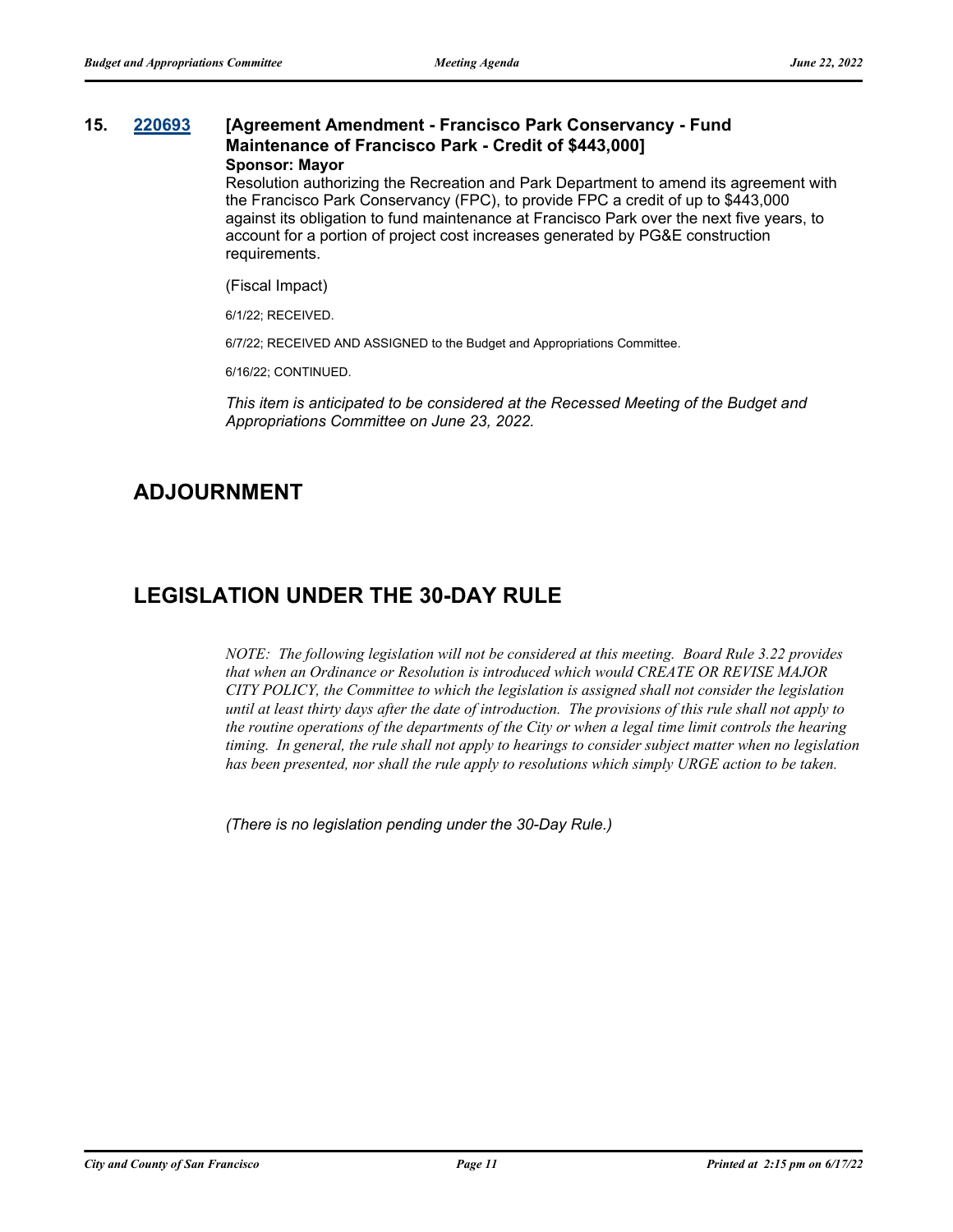#### **Agenda Item Information**

Each item on the Consent or Regular agenda may include the following documents:

1) Legislation

2) Budget and Legislative Analyst report

3) Department or Agency cover letter and/or report

4) Public correspondence

These items are available for review at City Hall, 1 Dr. Carlton B. Goodlett Place, Room 244, Reception Desk or at https://sfbos.org/legislative-research-center-lrc.

#### **Meeting Procedures**

The Board of Supervisors is the legislative body of the City and County of San Francisco. The Board has several standing committees where legislation is the subject of hearings at which members of the public are urged to testify. The full Board does not hold a second public hearing on measures which have been heard in committee.

Board procedures do not permit: 1) persons in the audience to vocally express support or opposition to statements by Supervisors or by other persons testifying; 2) ringing and use of cell phones, pagers, and similar sound-producing electronic devices; 3) bringing in or displaying signs in the meeting room; and 4) standing in the meeting room. Each member of the public will be allotted the same maximum number of minutes to speak as set by the President or Chair at the beginning of each item or public comment, excluding City representatives; except that public speakers using interpretation assistance will be allowed to testify for twice the amount of the public testimony time limit. If simultaneous interpretation services are used, speakers will be governed by the public testimony time limit applied to speakers not requesting interpretation assistance. Members of the public who want a document displayed should provide in advance of the meeting to the Clerk of the Board (bos.legislation@sfgov.org), clearly state such during testimony, and subsequently request the document be removed when they want the screen to return to live coverage of the meeting. Hard copy documents may no be shared during in-person meetings.

IMPORTANT INFORMATION: The public is encouraged to testify at Committee meetings. Persons unable to attend the meeting may submit to the City, by the time the proceedings begin, written comments regarding the agenda items. These comments will be made a part of the official public record and shall be brought to the attention of the Board of Supervisors. Written communications expected to be made a part of the official file should be submitted to the Clerk of the Board or Clerk of a Committee: 1 Dr. Carlton B. Goodlett Place, Room 244, San Francisco, CA 94102. Communications which are not received prior to the hearing may be delivered to the Clerk of the Board or Clerk of the Committee and will be shared with the Members.

COPYRIGHT: All system content that is broadcasted live during public proceedings is secured by High-bandwidth Digital Content Protection (HDCP), which prevents copyrighted or encrypted content from being displayed or transmitted through unauthorized devices. Members of the public who wish to utilize chamber digital, audio and visual technology may not display copyrighted or encrypted content during public proceedings.

AGENDA PACKET: Available on the internet at https://www.sfbos.org/meetings. Meetings are cablecast on SFGovTV, the Government Channel, at www.sfgovtv.org or Cable Channels 26, 78 or 99 (depending on your provider). For USB copies call (415) 554-4188.

LANGUAGE INTERPRETERS: Language services are available in Spanish, Chinese and Filipino at all regular and special Board and Committee meetings if made at least 48 hours in advance of the meeting to help ensure availability. For more information or to request services: Contact Wilson Ng or Arthur Khoo at (415) 554-5184.

傳譯服務: 所有常規及特別市參事會會議和常務委員會會議將提供西班牙文, 中文以及菲律賓文的傳譯服務, 但必須 在會議前最少48小時作出請求, 以確保能獲取到傳譯服務. 將因應請求提供交替傳譯服務, 以便公眾向有關政府機構 發表意見. 如需更多資訊或請求有關服務, 請致電(415) 554-5184聯絡我們.

AVISO EN ESPAÑOL: Los servicios de idiomas están disponibles en español, chino, y filipino en todas las reunions regulares y reuniones especiales de la Junta, de los Comités, si se solicita por lo menos 48 horas antes de la reunión para ayudar a garantizar su disponibilidad. Para más información o solicitar servicios, por favor contactar a (415) 554-5184.

PAUNAWA: Mayroong serbisyong pang-wika sa Espanyol, Tsino at Pilipino para sa lahat ng mga regular at espesyal na pagpupulong ng Board, at Komite ng Board. Sa kasalukuyan, mayroong serbisyo sa wikang Pilipino na maaaring hilingin, 48